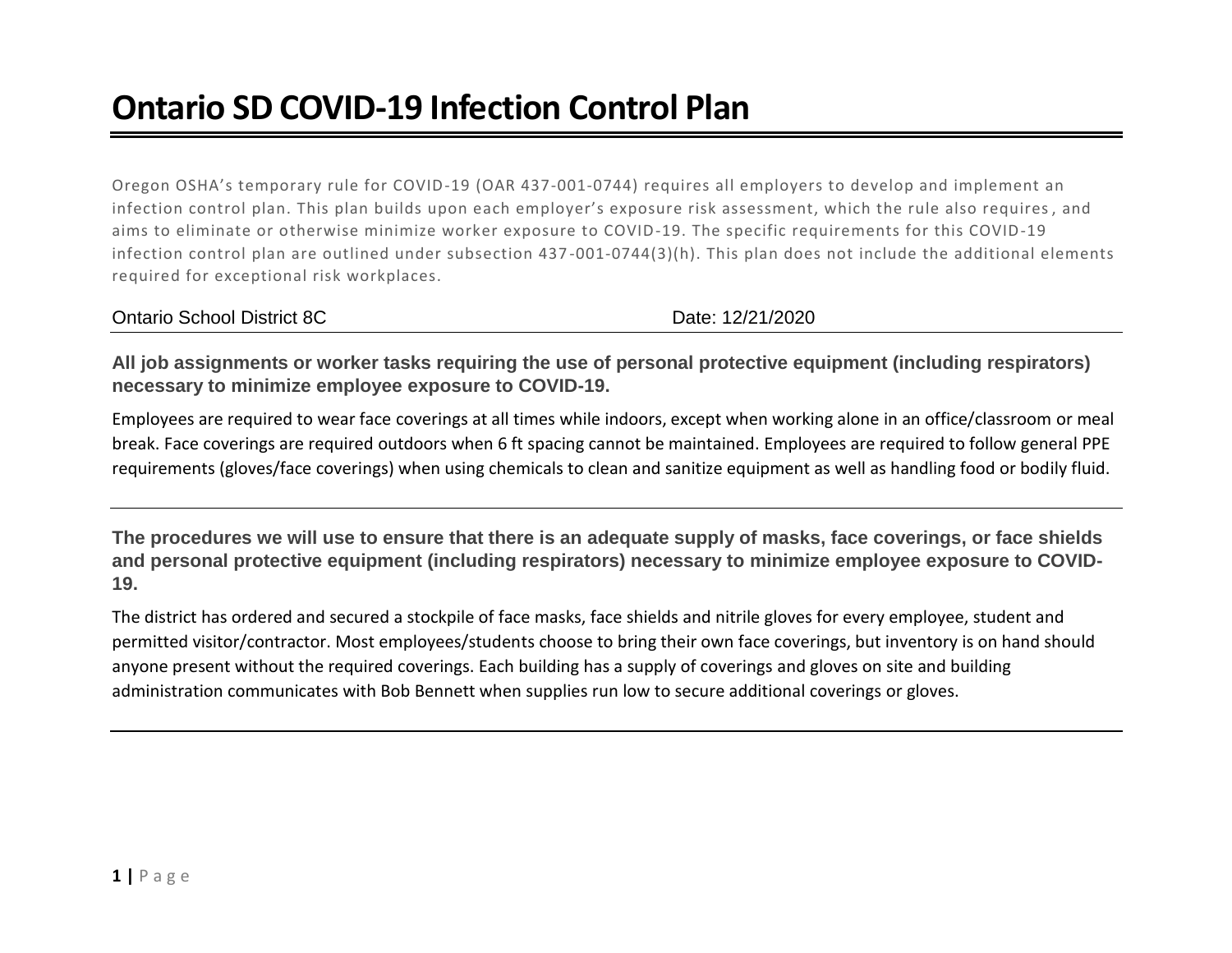## **COVID-19 Workplace Infection Control Plan (ICP)**

**The specific hazard control measures that we installed, implemented, or developed to minimize employee exposure to COVID-19, listed and described.**

The general controls listed below have been implemented in our facilities for the 20-21 school year:

- Cohorts for Staff & Students
- Daily Environmental Cleaning/Disinfecting of ALL Workspaces…Increased Frequency for High-Touch Surfaces
- Work Environment Redesigned for Social Distancing
- Signage at all Main Entrances Regarding Face Coverings
- Social Distancing of at least 6 feet for ALL staff
- Isolation/Quarantine Recommendations Followed
- Contact Tracing Logs
- No Visitors Beyond Office Area
- No Volunteers in Buildings
- Soap/Hot Water/Hand Sanitizer Available for ALL Staff
- Face Coverings Required & Available for ALL Staff/Students/Visitors
- HVAC Filters Changed More Frequently
- Maximize Airflow in Closed Spaces
- Student Daily Symptom Screenings
- Staff Self-Reporting of Symptoms
- Sanitization of Classrooms/Buses Between Cohorts
- Sneeze/Cough Guards and Plexiglass Shields Installed at Frequent Communication Stations

**Description of our COVID-19 mask, face covering, and face shield requirements at the workplace, and the method of informing individuals entering the workplace where such source control is required.**

All employees, students and visitors are required to wear a face covering while in district buildings/vehicles except when working alone in an office or classroom or meal breaks. All employees are required to wear a face covering outdoors when 6 feet spacing cannot be maintained. All buildings have postings at main entrances to alert the public of face covering requirements and communication has been sent via email/staff meetings/district website regarding face covering requirements in the workplace. Building administration and department supervisors serve as physical distancing/face covering/screening monitors and provide individual and/or whole staff clarification regarding expectations as needed. All staff are advised to promptly inform building administrators/department supervisor of any workplace COVID safety concerns/violations. A Google Doc will be established at each building to allow for anonymous reporting of workplace COVID concerns/violations.